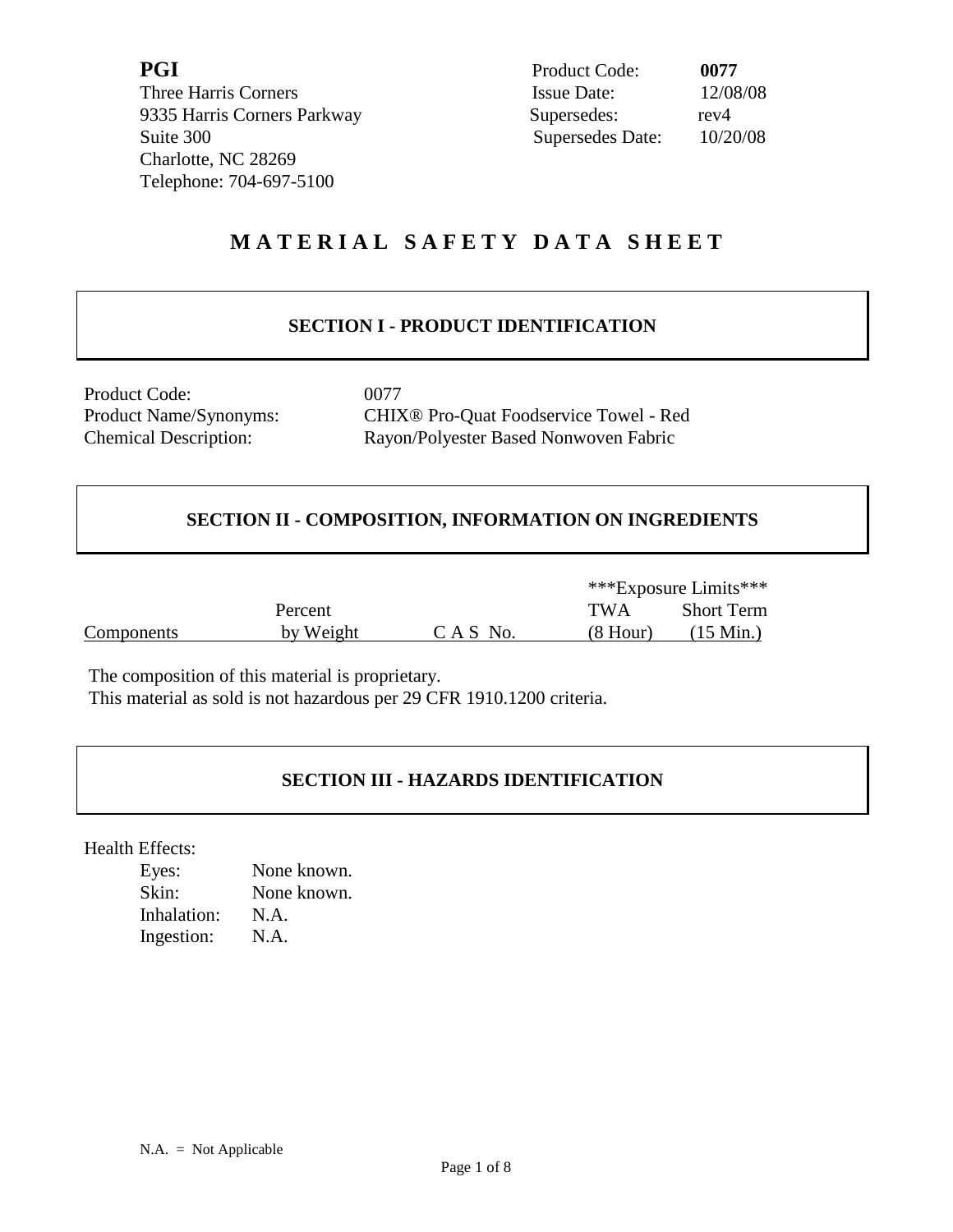**PGI** Product Code: **0077**  Three Harris Corners 9335 Harris Corners Parkway Supersedes: 8 Suite 300 Charlotte, NC 28269 Telephone: 704-697-5100

| Product Code:      | 0077     |
|--------------------|----------|
| <b>Issue Date:</b> | 12/08/08 |
| Supersedes:        | rev4     |
| Supersedes Date:   | 10/20/08 |

# **M A T E R I A L S A F E T Y D A T A S H E E T**

## **SECTION IV - FIRST AID MEASURES**

First Aid Procedures:

| Eyes:       | If any loose fibers get in the eyes, wash with copious amount of water. If redness   |
|-------------|--------------------------------------------------------------------------------------|
|             | or irritation persists, contact a physician.                                         |
| Skin:       | Skin irritation testing shows that this product is not irritating to the skin.       |
|             | However, if irritation should occur in sensitive individuals, wash the affected area |
|             | with soap and water. If redness or irritation persists, contact a physician.         |
| Inhalation: | $NA$ .                                                                               |
| Ingestion:  | N.A.                                                                                 |

## **SECTION V - FIRE FIGHTING MEASURES**

|                                          |                                     | Flammable (Explosive) Limits                                                                 |
|------------------------------------------|-------------------------------------|----------------------------------------------------------------------------------------------|
|                                          |                                     | (Percent by Volume)                                                                          |
| Flash Point (Specify Method):            | N.A.                                | Lower Explosive Limit: N.A.                                                                  |
| <b>Flammability Class:</b>               | N.A.                                | Upper Explosive Limit: N.A.                                                                  |
| Fire Extinguishing Media:                | Water, Carbon Dioxide, Dry Chemical |                                                                                              |
| <b>Special Fire Fighting Procedures:</b> | None                                |                                                                                              |
|                                          |                                     | Unusual Fire & Explosion Hazards: None known; expected to be similar to ordinary combustible |

## **SECTION VI - ACCIDENTAL RELEASE**

Steps to be taken in case material is released or spilled: N.A.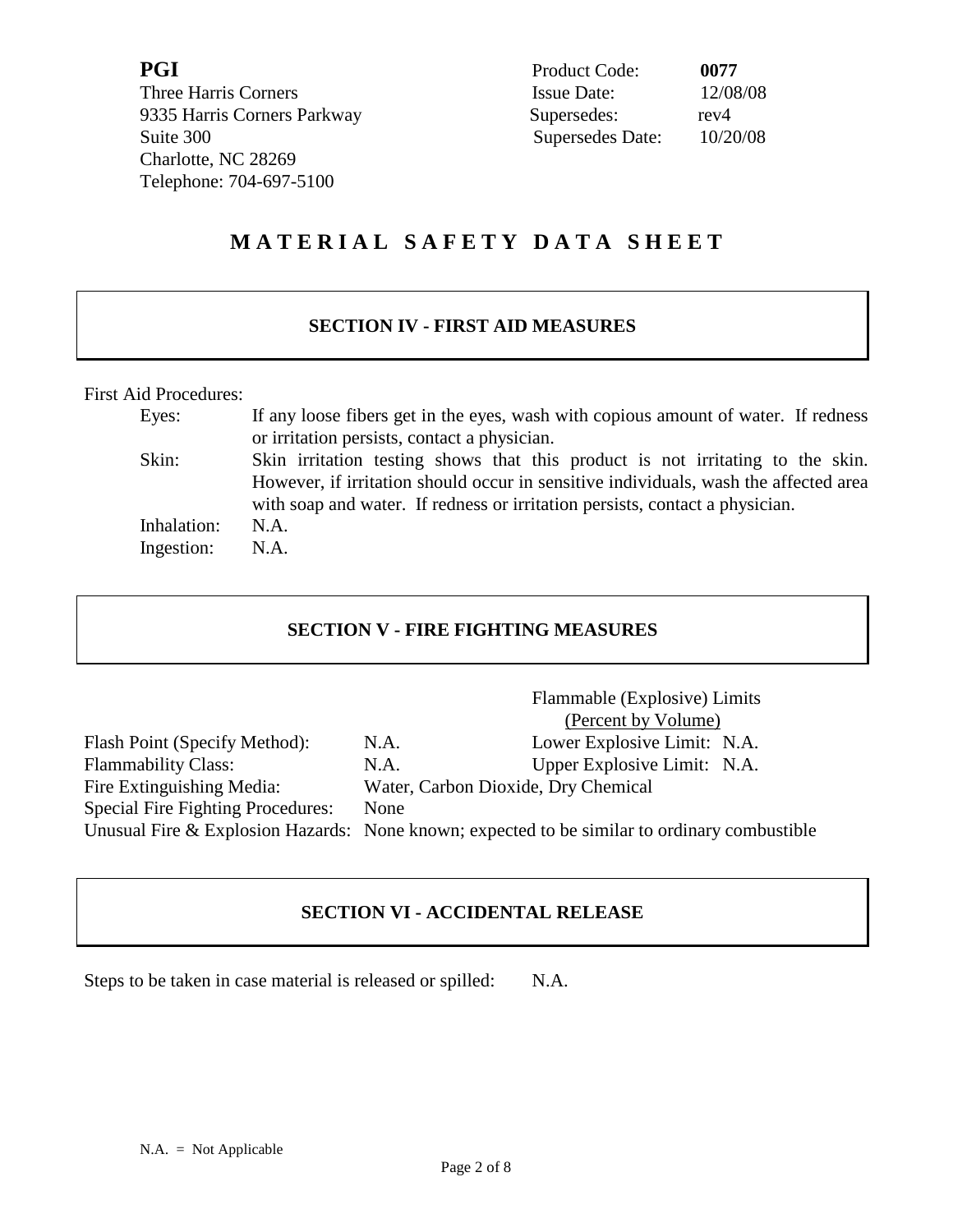**PGI** Product Code: **0077**  9335 Harris Corners Parkway Supersedes: rev4 Charlotte, NC 28269 Telephone: 704-697-5100

Three Harris Corners Issue Date: 12/08/08 Suite 300 Supersedes Date: 10/20/08

# **M A T E R I A L S A F E T Y D A T A S H E E T**

## **SECTION VII - HANDLING AND STORAGE**

Handling: None

Storage: Avoid storing near strong oxidizers. Avoid sources of ignition. Use caution when stacking to avoid unstable conditions. Store at temperatures below 200°F

## **SECTION VIII - EXPOSURE CONTROLS, PERSONAL PROTECTION**

| Eye Protection: | None required when used as intended. |
|-----------------|--------------------------------------|
| Gloves:         | None required when used as intended. |
| Respiratory:    | None required.                       |
| Ventilation:    | None required.                       |
| Other:          | N.A.                                 |

## **SECTION IX - PHYSICAL AND CHEMICAL PROPERTIES**

| Appearance and Odor:            | Red fabric |                       |      |
|---------------------------------|------------|-----------------------|------|
| Odor Threshold:                 | N.A.       | <b>Boiling Point:</b> | N.A. |
| Specific Gravity (Water=1):     | N.A.       | Freezing Point:       | N.A. |
| Vapor Density $(Air=1)$ :       | N.A.       | pH:                   | N.A. |
| Vapor Pressure (mm of mercury): | N.A.       | Solubility in Water:  | N.A  |
| <b>Evaporation Rate:</b>        | N.A.       |                       |      |

| <b>Boiling Point:</b> | N.A. |
|-----------------------|------|
| Freezing Point:       | N.A. |
| pH:                   | N.A. |
| Solubility in Water:  | N.A  |
|                       |      |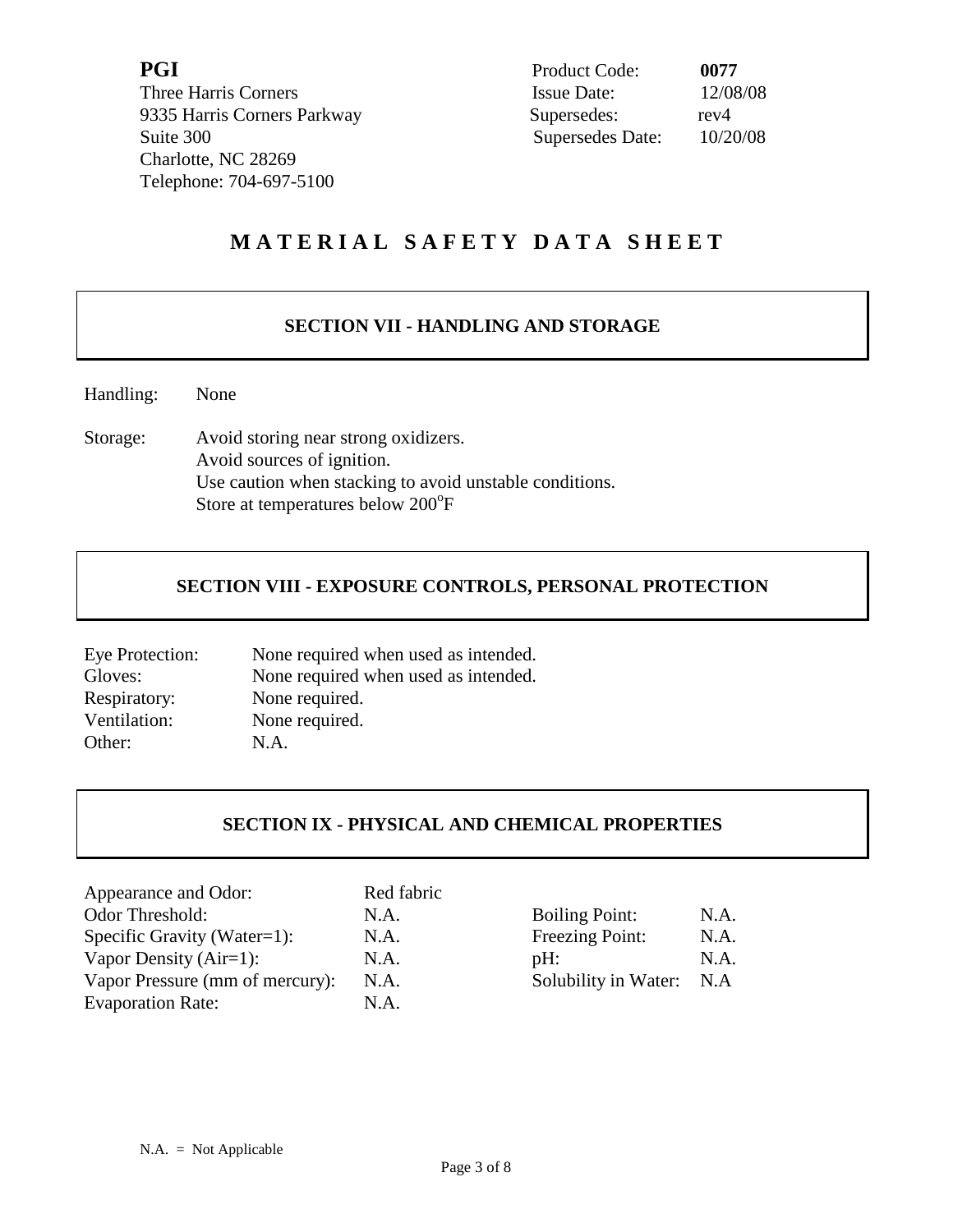Three Harris Corners 9335 Harris Corners Parkway Supersedes: 8 Charlotte, NC 28269 Telephone: 704-697-5100

| PGI                         | Product Code:    | 0077     |
|-----------------------------|------------------|----------|
| Three Harris Corners        | Issue Date:      | 12/08/08 |
| 9335 Harris Corners Parkway | Supersedes:      | rev4     |
| Suite 300                   | Supersedes Date: | 10/20/08 |

# **M A T E R I A L S A F E T Y D A T A S H E E T**

## **SECTION X - STABILITY AND REACTIVITY**

General Reactivity: Stable Incompatibility (Materials to Avoid): N.A. Conditions to Avoid: N.A.

Hazardous Decomposition Products: Not tested; expected to be similar to ordinary combustion. Hazardous Polymerization: ....... Will Not Occur ...... Will Occur

## **SECTION XI - TOXICOLOGICAL INFORMATION**

Reported Human Effects:

Based on human graduated patch tests on a similar product, this product is characterized as one devoid of skin-damaging propensities that can be detected by the method used in the study.

Reported Animal Effects:

No animal toxicity studies have been carried out with this product.

Carcinogenicity Information:

None of the components in the product at greater than 0.1% are listed by ACGIH, IARC, NTP or OSHA as a carcinogen.

## **SECTION XII - ECOLOGICAL INFORMATION**

Ecotoxicity:

No ecological studies have been carried out on this product.

 $N.A. = Not Applicable$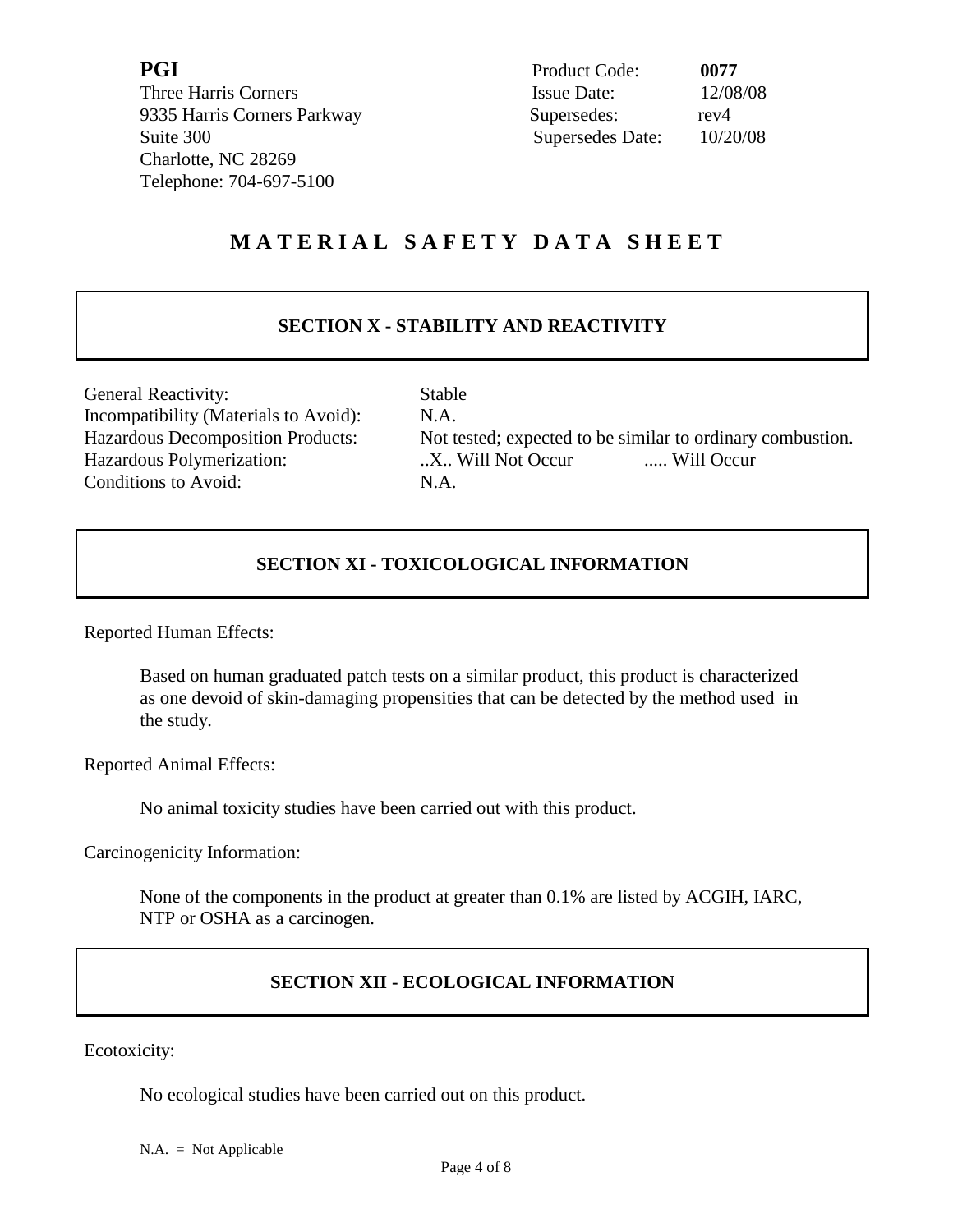**PGI**<br>Three Harris Corners<br>9335 Harris Corners Parkway S 9335 Harris Corners Parkway Suite 300 Charlotte, NC 28269 Telephone: 704-697-5100

| PGI                         | <b>Product Code:</b> | 0077     |
|-----------------------------|----------------------|----------|
| Three Harris Corners        | <b>Issue Date:</b>   | 12/08/08 |
| 9335 Harris Corners Parkway | Supersedes:          | rev4     |
| Suite 300                   | Supersedes Date:     | 10/20/08 |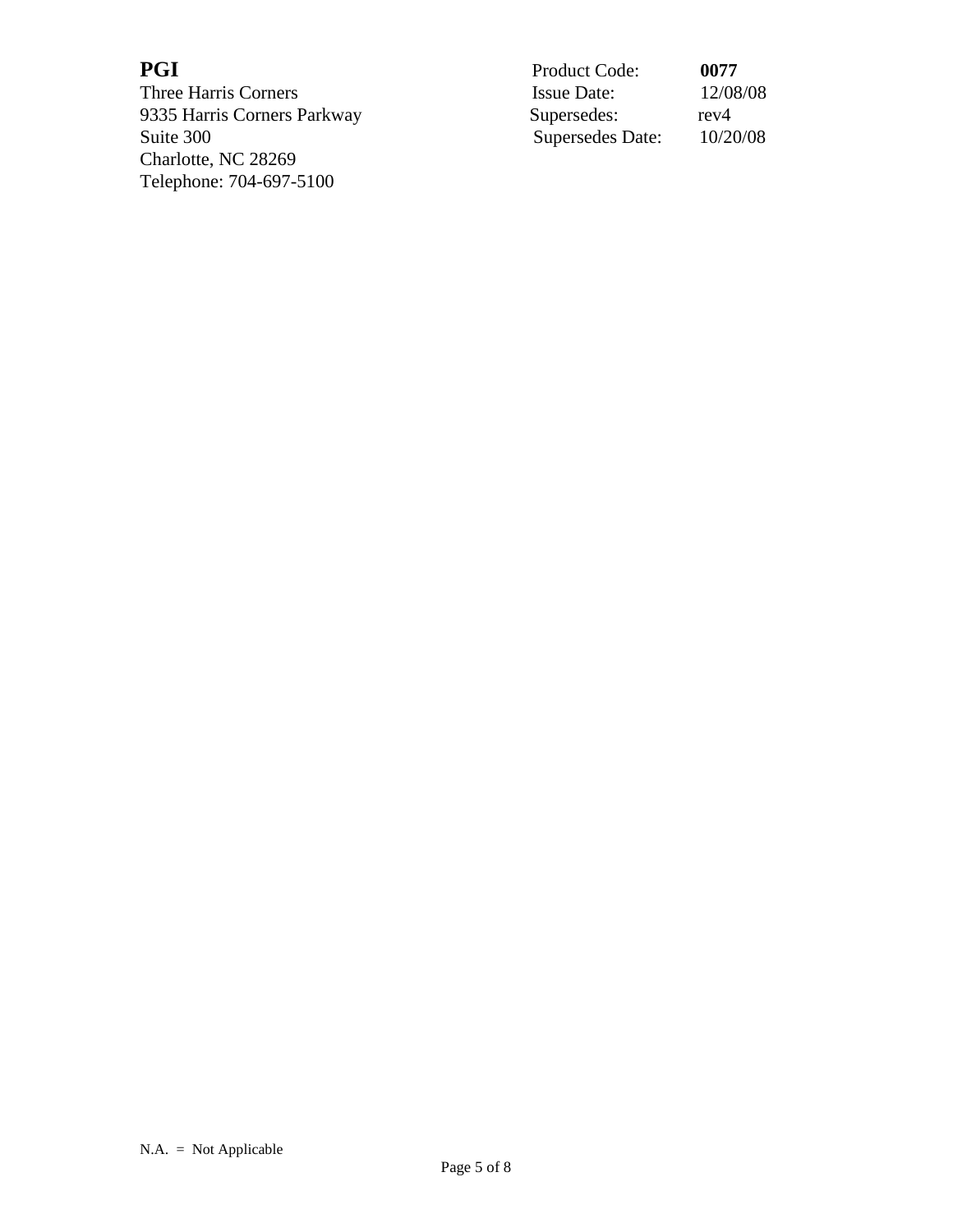**PGI** Product Code: **0077**  9335 Harris Corners Parkway Supersedes: rev4 Charlotte, NC 28269 Telephone: 704-697-5100

Three Harris Corners **Issue Date:** 12/08/08 Suite 300 Supersedes Date: 10/20/08

# **M A T E R I A L S A F E T Y D A T A S H E E T**

## **SECTION XIII - DISPOSAL CONSIDERATION**

Waste Disposal Methods:

Dispose in accordance with Federal, State and local regulations. Be aware that state and local requirements may differ widely depending on location and may in many cases be different from federal rules.

When a decision is made to discard this material as supplied, it does not meet RCRA's (Resource Conservation and Recovery Act) characteristic definition of ignitability, corrosivity, or reactivity, and is not listed in 40 CFR 261.33. The toxicity characteristic (TC), however, has not been evaluated by the Toxicity Characteristic Leaching Procedure (TCLP).

## **SECTION XIV - TRANSPORTATION INFORMATION**

Shipping Information:

Shipments of CHIX® Pro-Quat Foodservice Towel are not regulated by the U.S. Department of Transportation (DOT). There is no identification number. No special labels are required.

## **SECTION XV - REGULATORY INFORMATION**

#### U.S. Federal Regulations

OSHA:

 This MSDS is provided to comply with provisions of the Hazard Communication Standard (29 CFR 1910.1200).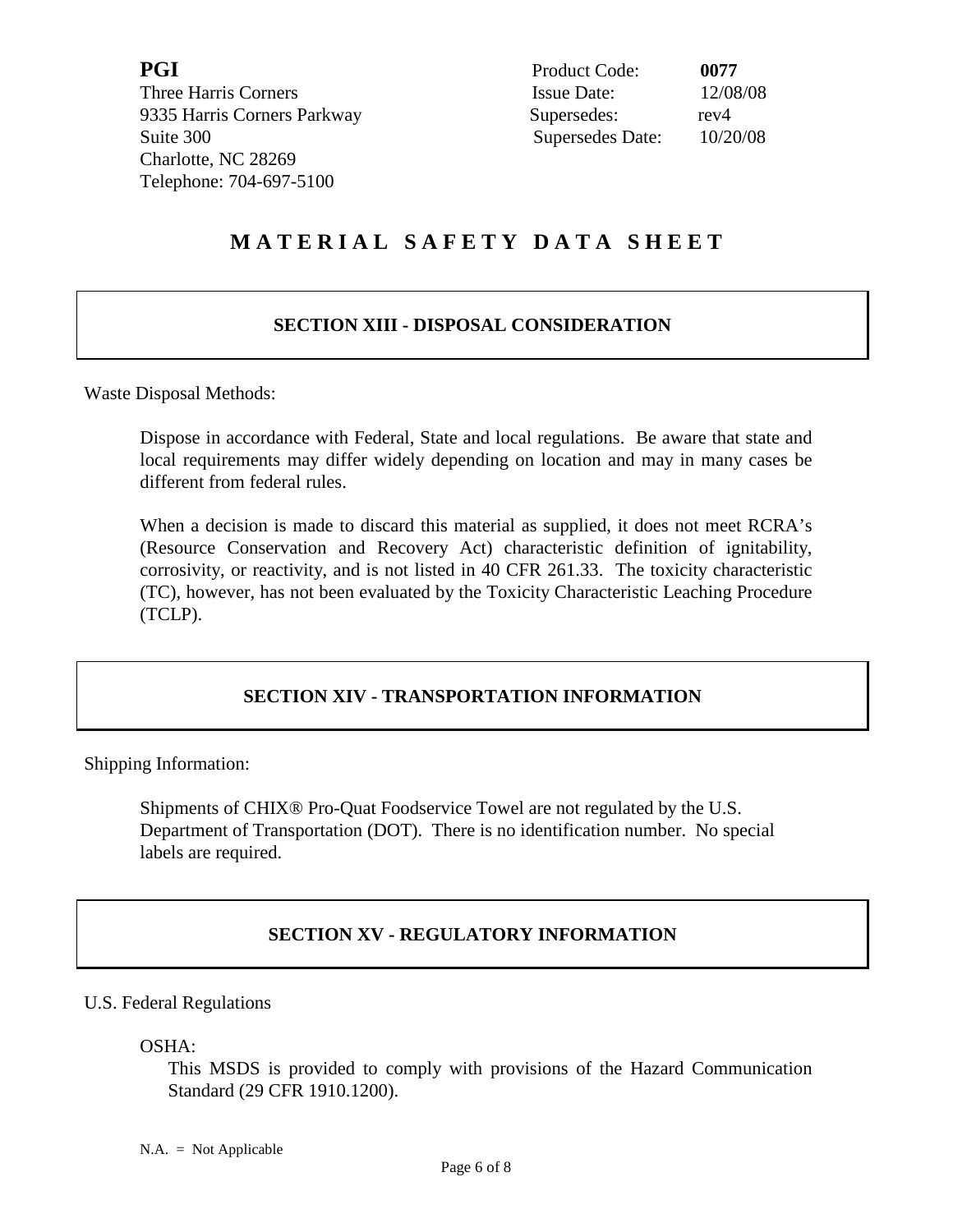Three Harris Corners 9335 Harris Corners Parkway Suite 300 Charlotte, NC 28269 Telephone: 704-697-5100

| PGI                         | Product Code:      | 0077     |
|-----------------------------|--------------------|----------|
| Three Harris Corners        | <b>Issue Date:</b> | 12/08/08 |
| 9335 Harris Corners Parkway | Supersedes:        | rev4     |
| Suite 300                   | Supersedes Date:   | 10/20/08 |

# **M A T E R I A L S A F E T Y D A T A S H E E T**

#### EPA:

## TSCA:

 All components of this product are in compliance with the inventory listing requirements of the U.S. Toxic Substances Control Act (TSCA) Chemical Substance Inventory, 8(b).

## CERCLA Information (40CFR 302.4):

 Releases of this material to land or water are not reportable to the National Response Center under the Comprehensive Environmental Response, Compensation, and Liability Act (CERCLA) or to state and local emergency planning committees under the Superfund Amendments and Reauthorization Act (SARA) Title III Section 304.

#### SARA TITLE III, Section 313 Information (40CFR 372):

This product does not contain a chemical which is listed in Section 313 at or above de minimis concentrations.

## CLEAN AIR ACT AMENDMENTS OF 1990:

This product and its packaging do not contain, nor are they manufactured with, any of the ozone-depleting substances listed in either Class I chlorofluorocarbons, halons, carbon tetrachloride, and methyl chloroform) or Class II (hydrochlorofluorocarbons) of the Clean Air Act Amendments of 1990.

#### FDA:

This product is not registered with the FDA. Therefore, it is not approved for use as articles or components of articles intended for repeated contact with food.

#### USDA:

This product has not been evaluated by USDA for use in packaging material in direct contact with meat or poultry food products prepared under federal inspection.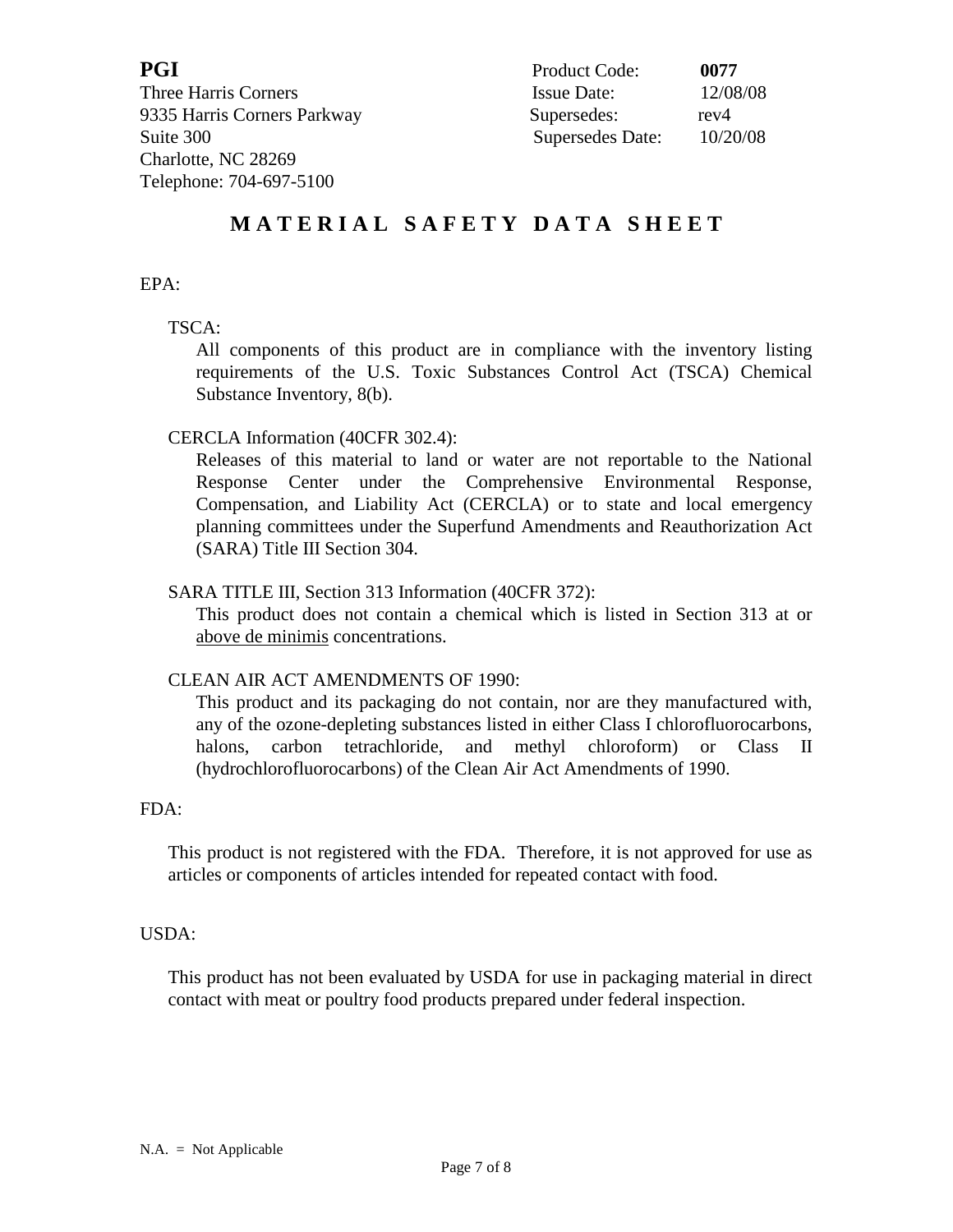**PGI** Product Code: **0077**  9335 Harris Corners Parkway Supersedes: rev4 Charlotte, NC 28269 Telephone: 704-697-5100

Three Harris Corners **Issue Date:** 12/08/08 Suite 300 Supersedes Date: 10/20/08

# **M A T E R I A L S A F E T Y D A T A S H E E T**

#### State Regulations

California's Safe Drinking Water and Toxic Enforcement Act of 1986 (Proposition 65):

This product complies with California's Proposition 65. Use of this product does not expose users to Proposition 65-listed chemicals in excess of the warning exemption levels.

## **SECTION XVI - OTHER INFORMATION**

| <b>PGI Hazard Rating</b> | Scale               |
|--------------------------|---------------------|
|                          | $4 =$ Extreme       |
| Health                   | $3 =$ High          |
| Fire                     | $2 = \text{Modern}$ |
| Reactivity               | $1 =$ Slight        |
| Special                  | $0 =$ Insignificant |
|                          |                     |

Ratings are based on PGI guidelines, and are intended for internal use.

References Documentation: Component MSDS(s)

 2008 ACGIH Guide To Occupational Exposure Values The Book of Chemical Lists on CD-ROM, August 2008